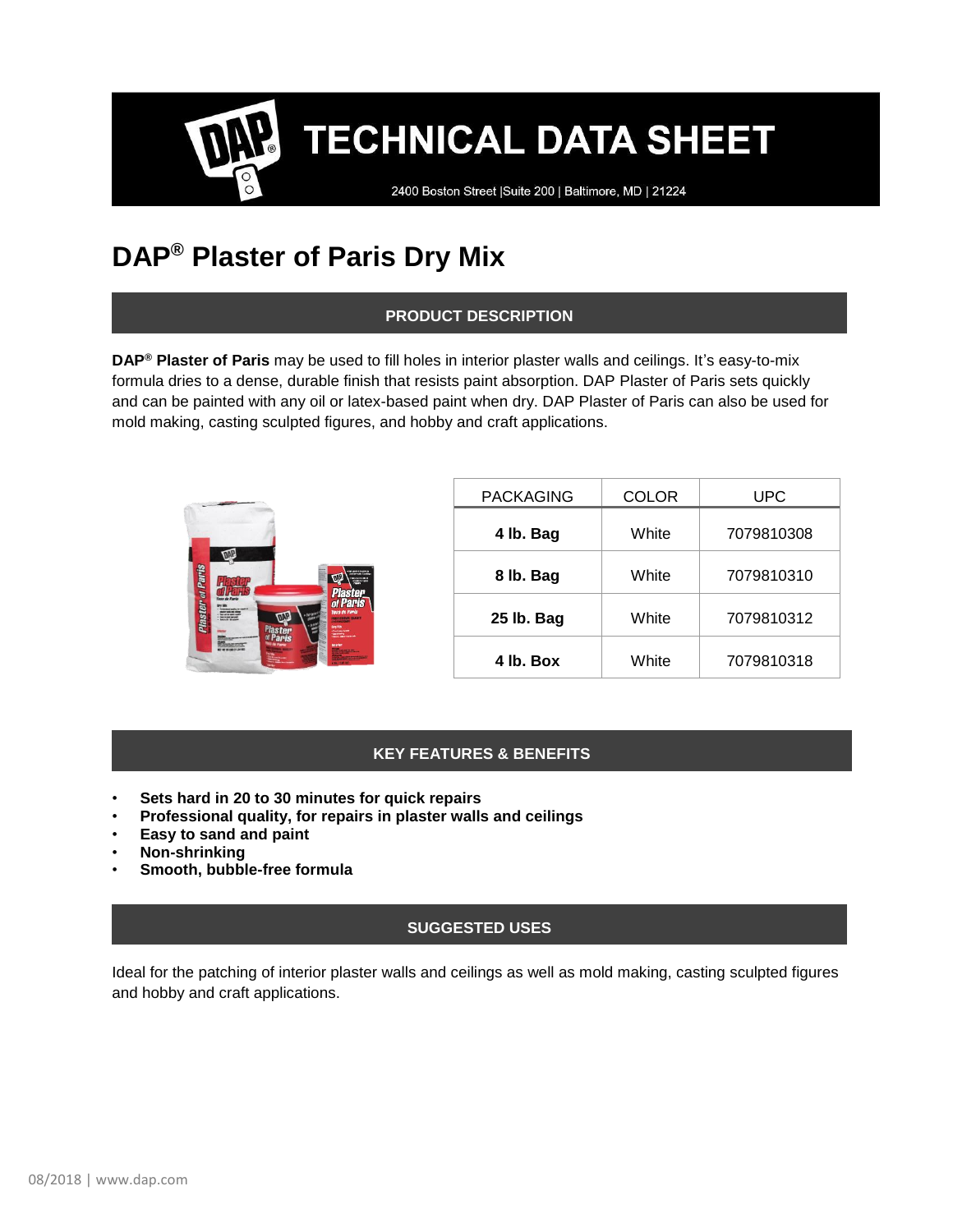# **TECHNICAL DATA SHEET**

2400 Boston Street | Suite 200 | Baltimore, MD | 21224

# **FOR BEST RESULTS**

- Use cold water (40°F to 50°F) when mixing.
- Sand as needed before decorating. Wet sanding is recommended to avoid creating dust.
- Always use a good quality oil or latex-based paint for a professional finish.
- For repairs requiring a longer work time (over 6-10 minutes), use DAP Plaster Wall Patch.

**DO NOT** attempt to make a cast enclosing any part of the body using this material. Failure to follow these instructions may cause severe burns that may require surgical removal of affected tissues.

### **APPLICATION**

Patching:

- 1. Surface must be clean and free of wallpaper, loose paint, loose plaster and all foreign material.
- 2. Undercut edges of existing plaster so patch anchors around opening.
- 3. Lightly dampen with water the area to be patched.
- 4. Add DAP Plaster of Paris to clean water in a clean container mixing 2 parts powder to 1-part cold water (40°F to 50°F). Stir to a smooth consistency. Do not mix more material than can be used in 6-10 minutes. Discard any material that has begun to harden.
- 5. Apply the DAP Plaster of Paris with a clean putty knife or trowel filling around edges. Remove excess material so that plaster is level and flush with the surface being patched.
- 6. For large, deep openings apply a base layer and allow it to dry. When the base layer is dry, wet the surface and apply the finish layer to patch. When thoroughly dry, sand smooth. Make sure the plaster is completely dry and hard before painting.

Molding:

- 1. The mold should be clean and free of loose material. For most uses, wetting the inside of the mold prior to pouring is sufficient. However, when a super-smooth surface is desired on your finished piece, a coat of mold release is recommended instead of water. A suggested mold release is a mixture of mineral spirits and petroleum jelly mixed to a watery consistency and applied with a brush to the inside of the mold.
- 2. Wet inside of mold for easy removal after drying.
- 3. Fill mold one quarter at a time, tapping on tabletop to release air after each fill.
- 4. After 1 hour remove the dried Plaster of Paris from the mold. Allow the cast to dry 1 to 3 hours depending on size.
- 5. Allow 24 hours to dry.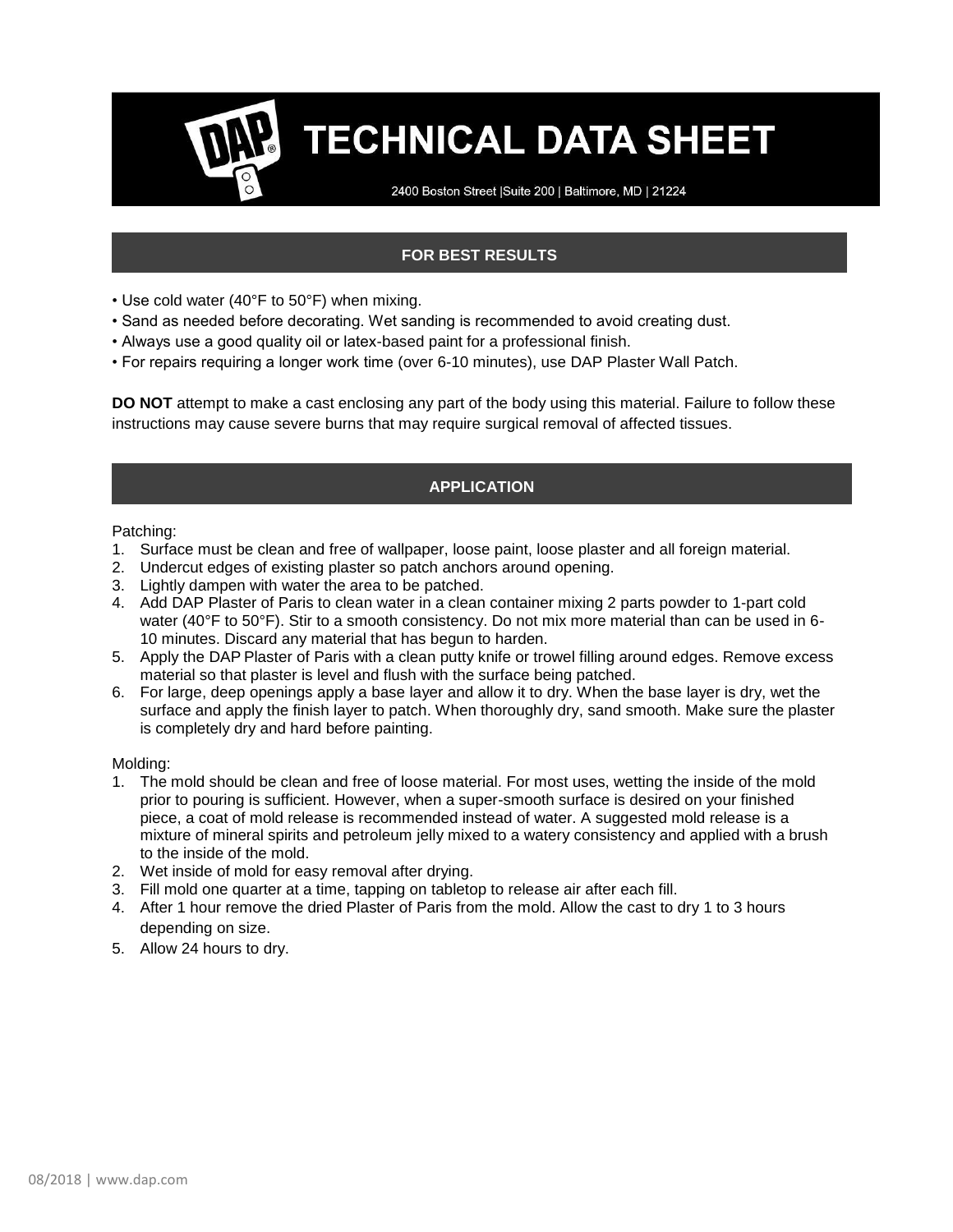# **TECHNICAL DATA SHEET**

2400 Boston Street | Suite 200 | Baltimore, MD | 21224

# **TYPICAL PHYSICAL & CHEMICAL PROPERTIES**

| Vehicle                  | Plaster                                                                                                                  |  |
|--------------------------|--------------------------------------------------------------------------------------------------------------------------|--|
| Filler                   | Calcium Carbonate                                                                                                        |  |
| Work Time                | 6-10 minutes                                                                                                             |  |
| <b>Setting Time</b>      | 20-30 minutes                                                                                                            |  |
| <b>Final Curing Time</b> | 3 days                                                                                                                   |  |
| <b>Shelf Life</b>        | 12 months                                                                                                                |  |
| Coverage                 | 4.4 lbs. cover 2.25 sq. ft. depending on thickness of patch.<br>25 lbs. cover 14 sq. ft. depending on thickness of patch |  |

#### **CLEAN UP & STORAGE**

Wash tools immediately after use with water. Cured product must be cut or scraped away. Be sure container is closed and tightly sealed. Store container in a cool, dry place away from extreme heat or cold.

### **SAFETY**

See product label and Safety Data Sheet (SDS) for health and safety information. You can request an SDS by visiting our website at [dap.com](http://www.dap.com/) or by calling **888-DAP-TIPS**.

### **WARRANTY**

#### **Limited Warranty:**

If product fails to perform as directed, within one year from the date of purchase, call 888-DAP-TIPS, with your sales receipt and product container available, for replacement product or sales price refund. DAP Products Inc. will not be responsible for incidental or consequential damages.

### **COMPANY IDENTIFICATION**

**Manufacturer:** DAP Products Inc., 2400 Boston Street, Baltimore, Maryland 21224

**Usage Information:** Call **888-DAP-TIPS** or visit dap.com & click on "Ask the Expert"